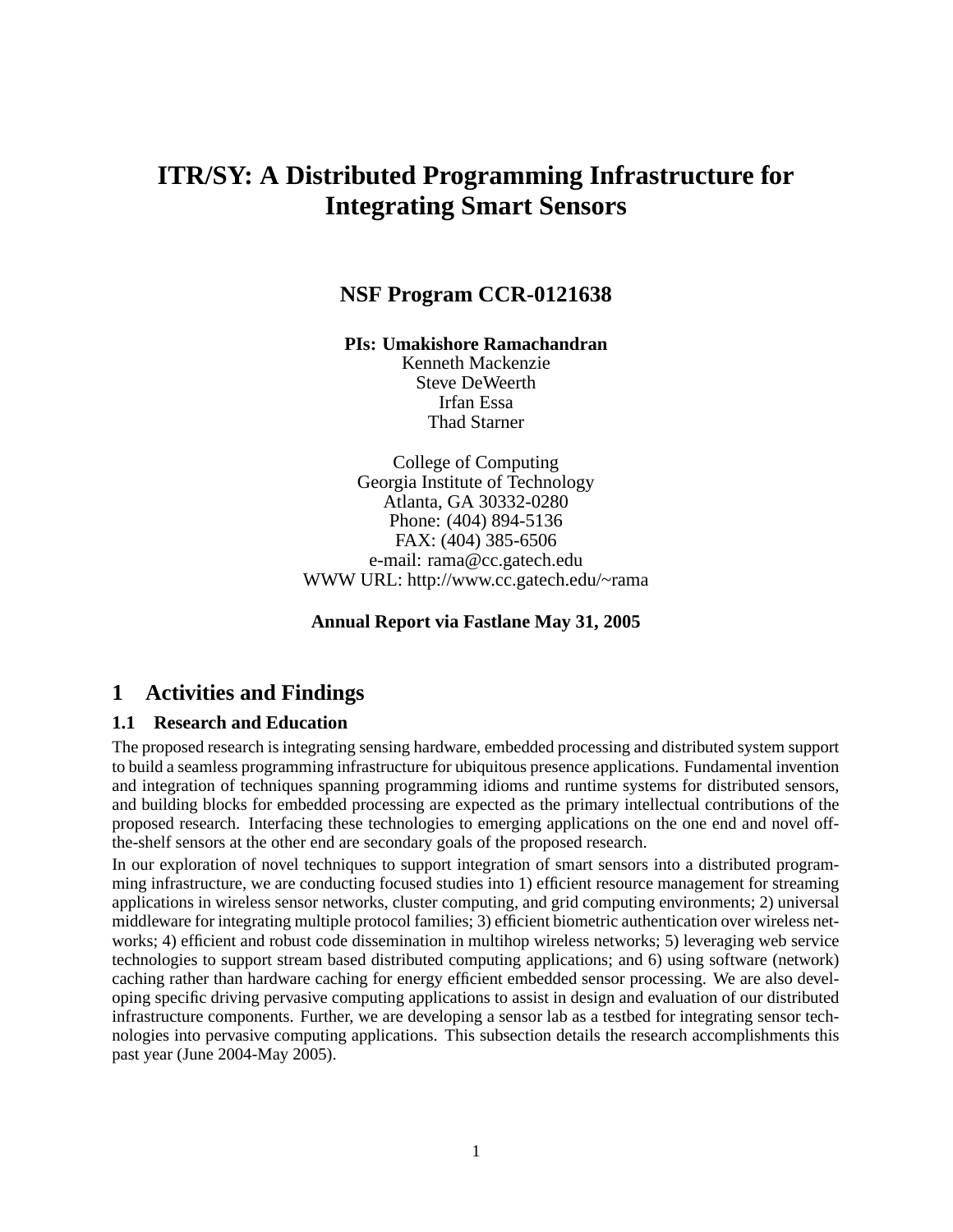#### **1.1.1 Distributed Systems Technologies**

**Simulation-Based Study of Wireless Sensor Network Middleware** Future wireless sensor networks (WSN) will transport high-bandwidth, low-latency streaming data, and will host sophisticated processing, such as image fusion and object tracking, in-network on sensor network nodes. Node computation capabilities will continue to increase; however, it is likely that energy will continue to remain a constrained resource.

We extend our previous DFuse [9] work to further evaluate performance of our infrastructure for these sensor network applications. DFuse provides capabilities for higher-level in-network processing while minimizing energy drain on the network, and consists of a data fusion API and a distributed algorithm for energy-aware role assignment. The fusion API enables an application to be specified as a coarse-grained dataflow graph, and eases application development and deployment. The role assignment algorithm maps the graph onto the network, and optimally adapts the mapping at run-time using role migration.

Our previous work considered wireless communication to be the only significant cause of energy loss in WSN. However, hosting complex processing on WSN nodes incurs additional processing energy and latency costs that impact network lifetime and application performance. There is a need for a WSN planning framework to explore energy saving and application performance trade-offs for models of future sensor networks that account for processing costs in addition to communication costs.

In this work [21, 22], we present a simulation framework to analyze the interplay between resource requirements for compute- and communication-intensive in-network processing for streaming applications. We simulate a surveillance application workload with middleware capabilities for data fusion, adaptive policydriven migration of data fusion computation across network nodes, and prefetching of streaming data inputs for fusion processing. Our study sheds light on application figures of merit such as latency, throughput, and lifetime with respect to migration policy and node CPU and radio characteristics.

We show that 1) increasing radio bandwidth while using prefetching may not improve latency or throughput for compute-intensive workloads and may actually decrease network productivity; 2) migration can significantly extend WSN lifetime for topologies and applications two orders of magnitude larger than previous studies; 3) imprudent choice of migration policy may degrade performance for specific workloads; and 4) adaptive computation migration enables lifetime extension with increase in the number of network nodes, using a migration policy scalability study for a small application.

We are currently performing simulator extensions and experiments to 1) further analyze the scalability of the DFuse role assignment algorithm for large applications in large networks, 2) incorporate more realistic MAC and routing layer models, and 3) to study dynamic application workloads and mechanisms to further improve WSN efficiency under these dynamic workloads.

**Adaptive Resource Utilization Mechanisms for Streaming Cluster Applications** A large emerging class of interactive multimedia streaming applications that are highly parallel can be represented as a coarsegrain, pipelined, data-flow graph. One common characteristic of these applications is their use of current data: A task would obtain the latest data from preceding stages, skipping over older data items if necessary to perform its computation. When parallelized, such applications waste resources because they process and keep data in memory that is eventually dropped from the application pipeline. To overcome this problem, we have designed and implemented an Adaptive Resource Utilization (ARU) mechanism that uses feedback to dynamically adjusts the resources each task running thread utilizes so as to minimize wasted resource use by the entire application. A color-based people tracker application is used to explore the performance benefits of the proposed mechanism. In our recent work [10], we show that ARU reduces the application's memory footprint by two-thirds compared to our previously published results, while also improving latency and throughput of the application.

**Streamline: A Scheduling Heuristic for Streaming Applications on the Grid** Streaming applications such as video-based surveillance, habitat monitoring, and emergency response are good candidates for executing on high-performance computing (HPC) resources, due to their high computation and communication needs. Such an application can be represented as a coarse-grain dataflow graph, each node corresponding to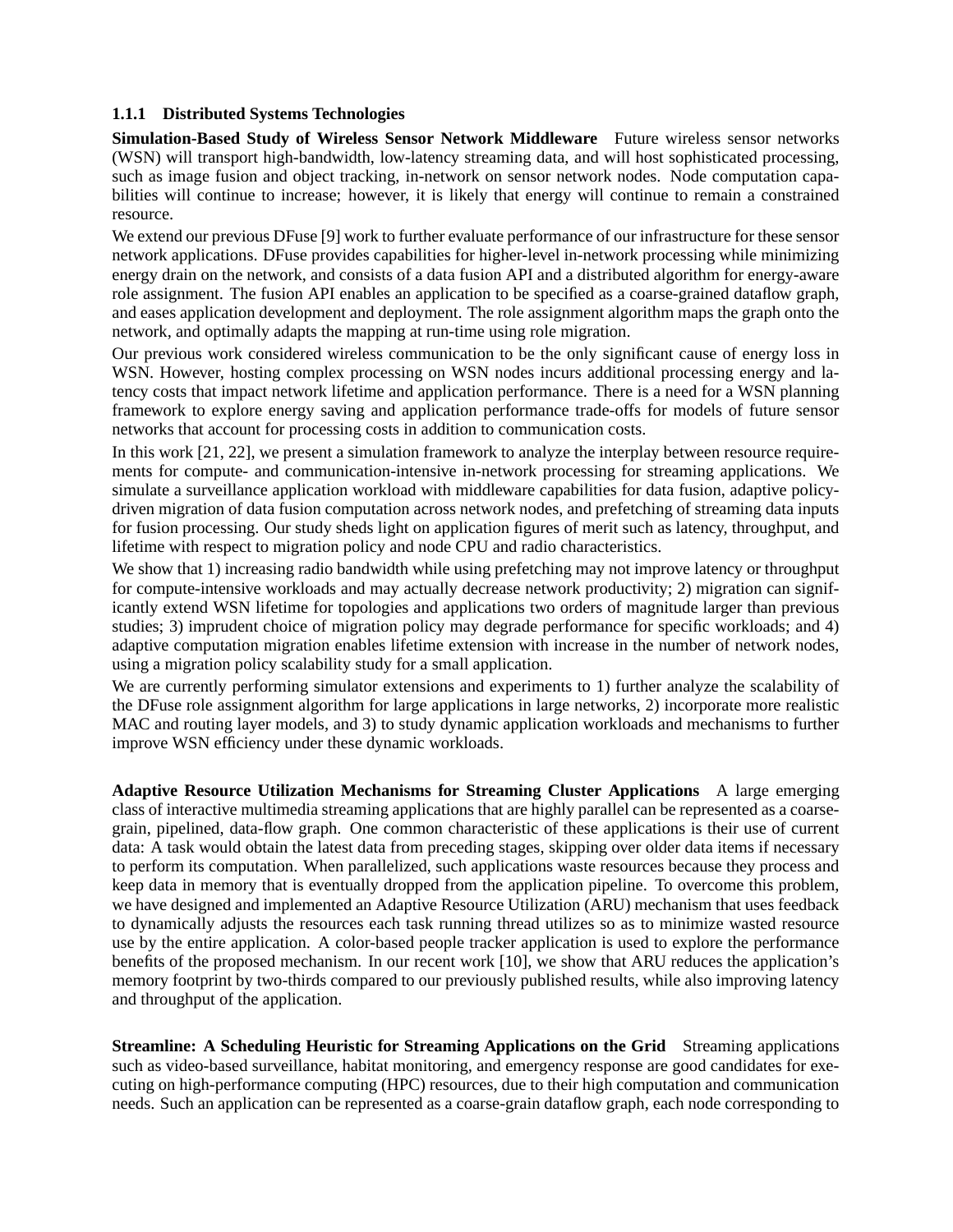a stage of the pipeline of transformations that may be applied to the data as it continuously streams through. Mapping such applications to HPC resources has to be sensitive to the computation and communication needs of each stage of the pipeline to ensure QoS criteria such as latency and throughput. Due to the dynamic nature of such applications, they are ideal candidates for using ambient HPC resources made available via the grid. Since grid has evolved out of traditional high-performance computing, the tools available, especially for scheduling, tend to be more appropriate for batch-oriented applications. We have developed a scheduler, called *Streamline* [2], that takes into account dynamic nature of the grid and runs periodically to adapt scheduling decisions using (a) application requirements (per-stage computation and communication needs), (b) application constraints (such as co-location of stages on the same node), and (c) current resource (processing and bandwidth) availability. The placement generated by Streamline heuristic can be used by other services (such as task migration) in a grid environment in order to dynamically adapt the performance of a streaming application.

We have designed our scheduling heuristic over the existing grid framework, using Globus Toolkit. In our experimental study, we compare Streamline with the Optimal placement (for small dataflow graphs) and approximation algorithms using Simulated Annealing (for both small and large dataflow graphs). Most of the existing grid schedulers such as Condor, Legion and Nimrod-G focus on allocating resources for batch-oriented applications. We analyze how such existing schedulers in grid can be enhanced to support streaming applications using Condor as example. Condor is a well studied resource allocator for grid and it uses DAGMan for task graph based applications. DAGMan is designed for batch jobs with control-flow dependencies and ensures that jobs are submitted in proper order, whereas different stages of a streaming application work concurrently on a snapshot of data. Thus, we have extended Condor to meet the particular streaming requirements, resulting in a baseline scheduler called *E-Condor*.

We compared the performance of Streamline with Optimal, Simulated Annealing, and E-Condor for "kernels" of streaming applications. The results show that our heuristic performs close to Optimal and Simulated Annealing, and is better than E-Condor by nearly an order of magnitude when there is non-uniform CPU resource availability, and by a factor of four when there is non-uniform communication resource availability. We have considered two variants of Simulated Annealing algorithm with different execution times and observe that neighbor-selection and annealing schedule in a Simulated Annealing algorithm have a relatively higher impact on the performance of generated schedule for communication-intensive kernels than for computation intensive kernels. We have also conducted scalability studies and demonstrate the scalability of our heuristic for handling large-scale streaming applications. The results show that Streamline is more effective than E-Condor in handling large dataflow graphs, and performs close to Simulated Annealing algorithms, with smaller scheduling time.

While Streamline does the placement for such streaming applications well, it is clear that the application dynamics may result in the computation and communication characteristics of the application changing over time. Perhaps even the dataflow graph of the application could change over time with the addition and deletion of new stages to the pipeline. If the application characteristics that are profiled and used in the placement are considered the "typical" (for e.g. mean) values for the respective stages, then the mapping given by Streamline would result in an acceptable level of performance despite this dynamism. Nevertheless, it is important to consider the impact of the application dynamism and the consequent adaptation of the scheduling heuristic. Such an adaptive scheduling heuristic is part of our future work. We are also looking at using the placement generated by Streamline heuristic in other grid services to dynamically adapt the performance of an application.

**MediaBroker** MediaBroker is a distributed framework designed to support pervasive computing applications. Key contributions of MediaBroker are efficient and scalable data transport, data stream registration and discovery, an extensible system for data type description, and type-aware data transport that is capable of dynamically transforming data en route from source to sinks. Specifically, the architecture consists of a transport engine and peripheral clients and addresses issues in scalability, data sharing, data transformation and platform heterogeneity.

Continuing from our work reported in the 2003-2004 annual report, we have coupled MediaBroker with EventWeb, a continuous query, internet-scale driving application we are also developing that is described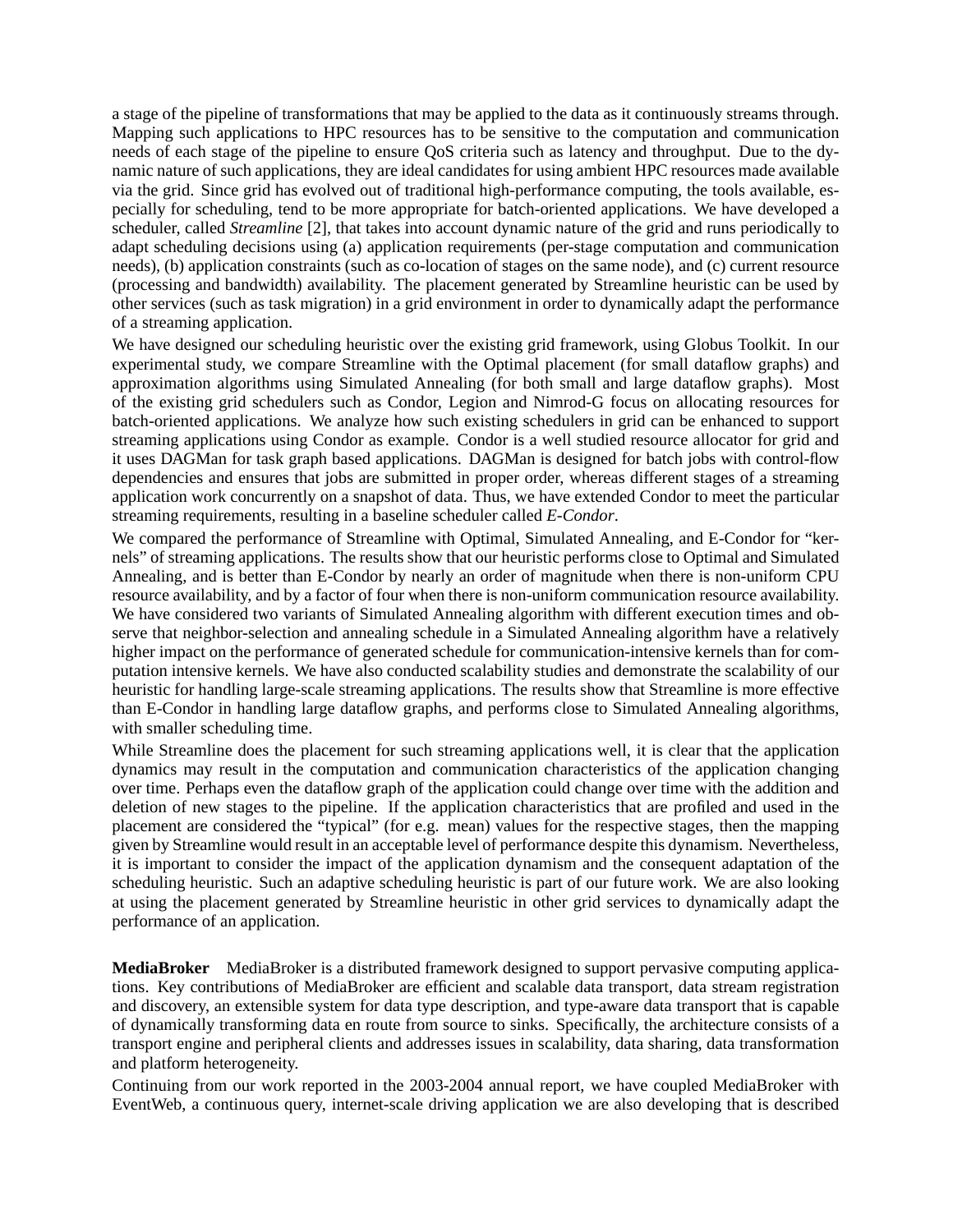below. Details of the MediaBroker architecture, implementation, and this concrete application example are published in a recent journal extension [20] of our initial MediaBroker study [13]. Experimental study shows reasonable performance for selected streaming media-intensive applications. For example, relative to baseline TCP performance, MediaBroker incurs under 11% latency overhead and achieves roughly 80% of the TCP throughput when streaming items larger than 100 KB across our infrastructure. The EventWeb application demonstrates the utility and graceful scaling of MediaBroker for supporting pervasive computing applications.

MediaBroker continues to gain interest from undergraduate researchers, and has served as an excellent research vehicle for exploring the design and performance analysis of pervasive computing middleware in the context of real-world applications. Our current MediaBroker research efforts focus on integrating our efficient stream processing scheduling technologies into a seamless API spanning WSN and HPC environments.

**uMiddle and Novel User Interfaces** Dr. Jin Nakazawa, a visiting research scholar from Keio University, is associated with Professor Ramachandran's research group. He is developing a universal middleware called *uMiddle* [14] that allows devices from different protocol families (UPnP, Bluetooth, etc.) to be used without any special configuration in a pervasive computing application. On top of this middleware, Dr. Nakazawa has developed a novel user interface that combines physical artifacts (such as maps) and off-the-shelf digital devices such as a mouse to explore multimedia data across space and time.

**Cyberforaging** Research Scientist Phil Hutto is leading a group of undergraduates working in the sensor lab on a *cyberforaging* project. The basic idea is to use the ambient computing infrastructure (such as high performance clusters) from mobile devices for compute intensive tasks. This activity is just starting this summer, and we will have more to report on it in our next annual report.

**Remote Authentication over Wireless Networks** Remote authentication over a long range wireless network using large signature keys such as biometric samples (fingerprint, retinal scans etc.) is soon going to become an integral feature of various kinds of transactions. In the domain of mobile and ad hoc networking, this will become even more relevant due to the intrinsic dynamism in the applications. Because of the large size of the authentication keys, and continual need for authentication, considerable power and bandwidth are consumed by such a process. Authentication being only a background process supporting other transactions, should not take away too much of resources, especially bandwidth and power that are quite critical for small mobile devices.

To enable such applications, we developed LAWN, a light-weight authentication protocol for wireless networks that trades computation for communication and can be tuned for any desired security guarantee. For an authentication token of length n, LAWN prepares a small sketch of length  $O(\log n)$  (adding very low computational overhead), and transmits the sketch over the network. Under a reasonable energy consumption model, we show that this technique results in 70% to 80% saving in power for long-range wireless applications.

We had the LAWN protocol developed before May 2004. Since then, we have carried out multiple tests to validate the viability of the protocol. It was tested on iPAQ test bed for performance in terms of bandwidth consumption and computational overheads. We also power-profiled the energy consumption of this protocol through a power profiler called JouleTrack (developed at MIT). We have published our preliminary results [18] and more recent results will appear this July at IEEE NCA 2005 [17].

**Code Dissemination in Wireless Ad Hoc Networks** Code dissemination in wireless ad hoc network is an important aspect of network deployment. Once deployed, the network nodes may still need software updates to keep up with the changing application demand, thus making wireless broadcast an important aspect of any wireless network deployment. We developed FBcast, a new broadcast protocol based on the principles of modern erasure codes. FBcast provides high reliability and data confidentiality: often considered critical for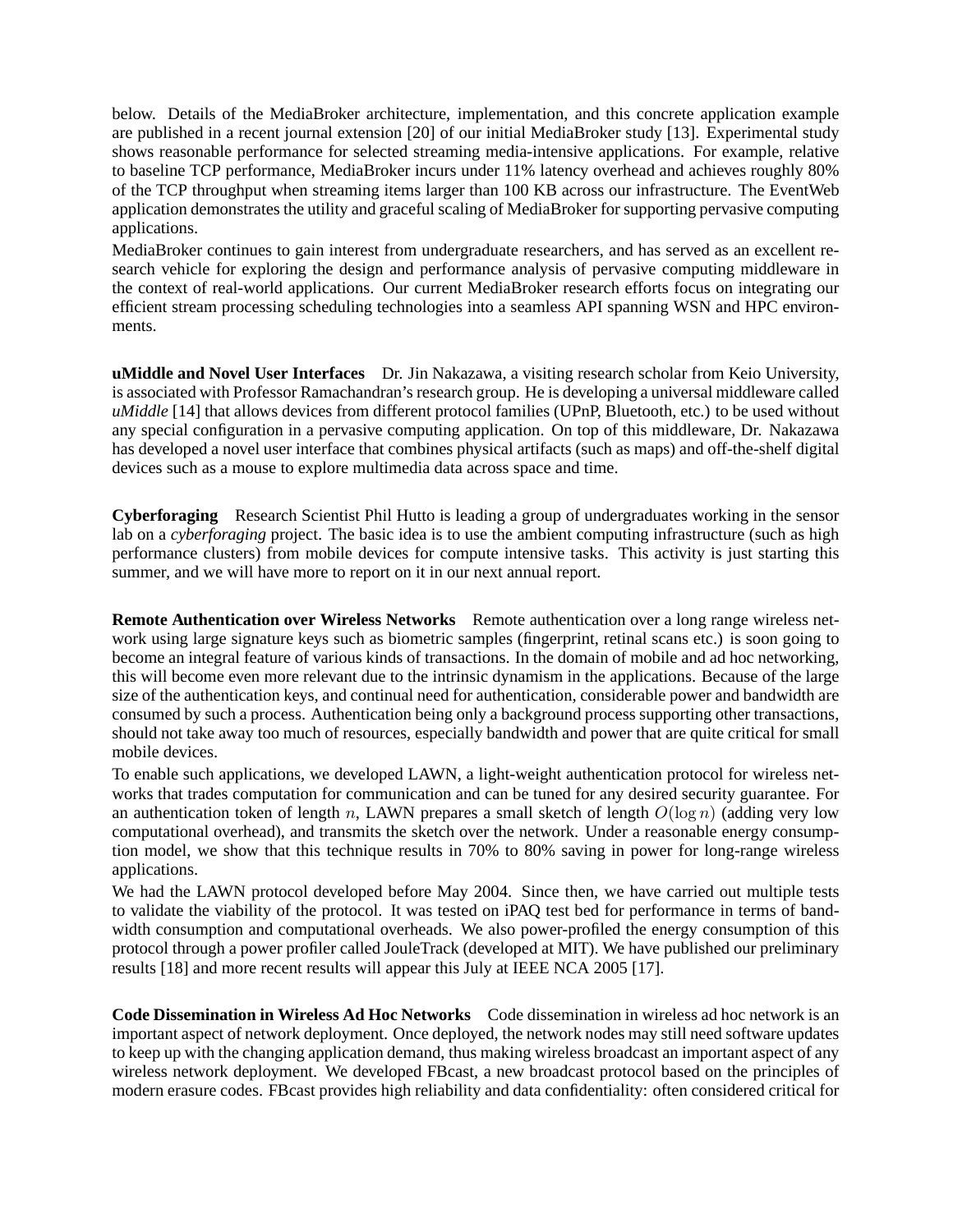disseminating codes. We extend FBcast with the idea of repeaters to improve reliable coverage for multi-hop and large deployments. The scope of FBcast includes general data broadcasting in unreliable WiFi, wireless mesh networks and sensor networks. Simulation results on TOSSIM (a simulator for TinyOS running on Intel motes) show that FBcast offers higher reliability with lower number of retransmissions than traditional broadcasts. We have published a preliminary FBcast technical report [7] and initial results [8]. We have communicated details of the protocol with extended results, currently under review [6].

**State Management in Web Services** This is a continuation of the work reported in the 2003-04 annual report to provide certain applications wishing to use the web service paradigm with rapid, robust state maintenance. Based on the loosely-coupled D-Stampede.NET infrastructure built last year, we design and implement the closely-coupled cluster-based Stampede.NET on Microsoft .NET platform. The former infrastructure is good for low-bandwidth, high-latency Internet connection while the latter one is good for a high-bandwidth, low-latency cluster of machines. We also re-design the C library to object-oriented structure in C# and develop an enhancement of original garbage collection algorithm in Stampede. The preliminary performance results show the effectiveness of the new design and the enhancement. We are preparing results for conference communication currently. Two undergraduates, Jason Whitehurst and J. D. Courtoy, have recently joined this focused research effort.

**Software Caching for Embedded Sensor Processing** This is continuation of the work we reported in the 2001-02, 2002-03 and 2003-04 annual reports to reconcile programmability with cost for embedded processing associated with sensors in a distributed sensing infrastructure.

The reconstruction of the instruction cache based SoftCache system now supports basic-block level division of arbitrary ELF binary programs. The client-server system is now designed to run inside the U-Boot framework on the client, on top of an Intel Sitsang 400 XScale PDA platform. The server remains an x86-hosted dynamic binary translator that parses and rewrites ARM binaries for the client needs.

Additional work in reconstruction of control- and data-flow graphs from the arbitrary ELF binaries without source code or debugging symbols has also been completed. This now enables the isolation of data addresses inside the text stream, as well as providing support for data cache support in the SoftCache framework. The key insight required to allow a feasible implementation of data caching requires the UTI/MTI behavior classification [4]. By exploiting this novel classification and by adding a limited instruction-manipulated tag array, the SoftCache is a viable and complete solution for ubiquitous embedded network systems. We have submitted additional results that are currently under review [15].

#### **1.1.2 Applications**

**EventWeb** While the volume and diversity of multimedia permeating the world around us increases, our chances of making sense of the available information do the opposite. This environment poses a number of challenges which include achieving scalability while accessing all the available media, live and archived, inferring its context, and delivering media to all interested parties with its context attached. We envision [12] a solution to this set of challenges in a novel system architecture. As a starting point, however, we select a previously described framework, EventWeb, suitable for annotating raw multimedia data with context meaningful to end users. We then map it onto a distributed architecture capable of correlating, analyzing, and transporting the volumes of data characteristic of the problem space. This paper first presents the requirements for our architecture, then discusses this architecture in detail, and outlines our preliminary implementation efforts. More recently, we coupled the EventWeb application with our MediaBroker stream discovery and transformation engine to demonstrate utility of MediaBroker to support large scale pervasive computing applications [20].

**Family Intercom** We use the Family Intercom as another application for evaluating the integration of our systems technologies for smart sensors with driving applications. The Family Intercom provides communication assistance within a given location such as a home. Primarily, it is a control system for a collection of microphone and speaker combinations that can track the movement of people inside their location and establish dynamic communication links accordingly such that a conversation can be maintained as people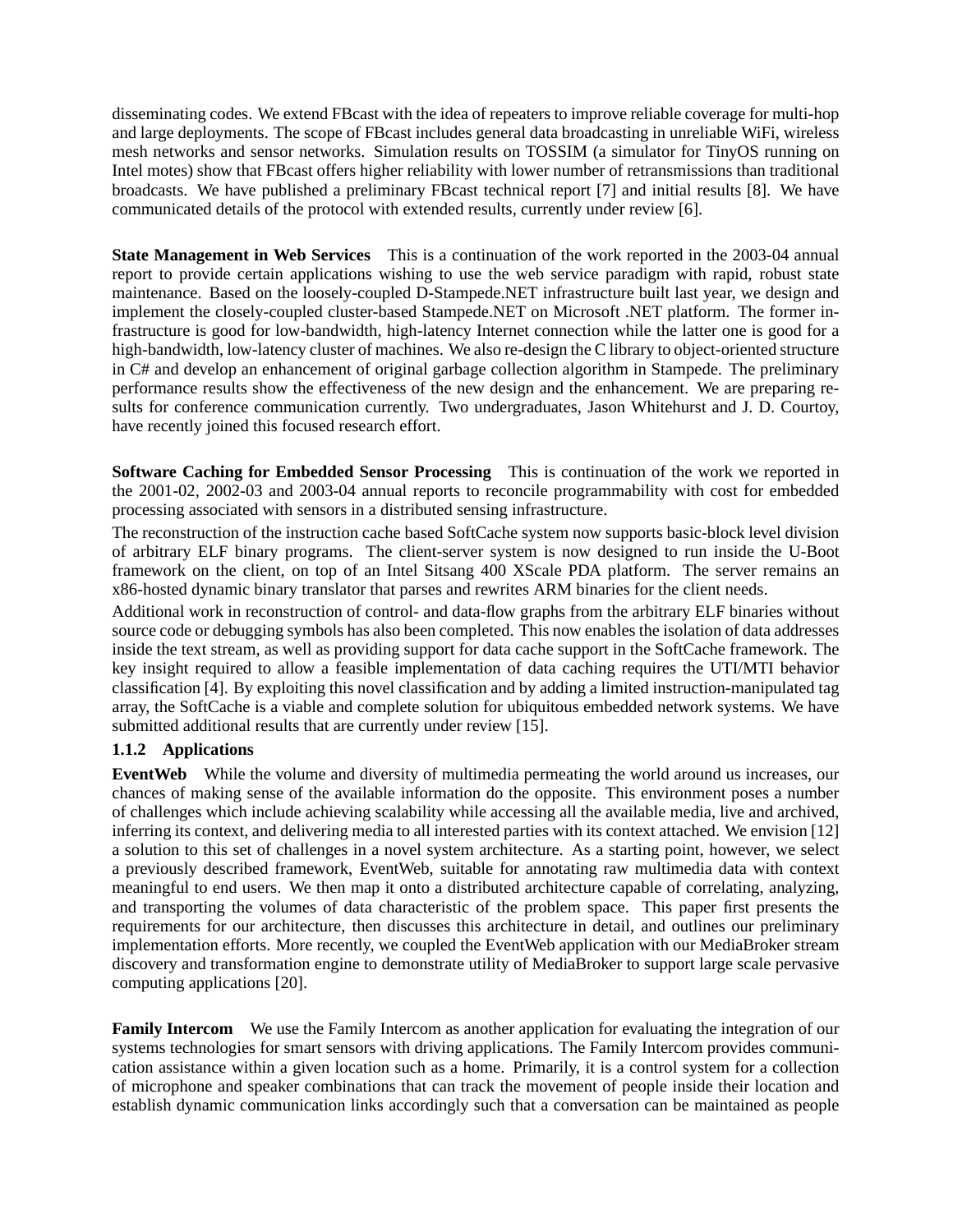freely move within their home. In addition to the academic significance, the system has potential real-world applications such as assisting the elderly within their home. Our focus is both on qualitative (integration experience) and quantitative (connection management latencies) performance analysis of the integrated application. MediaBroker's ease of use and of integration is currently being tested by integrating it with off the shelf components such as Universal Plug and Play (UPnP) and the Lightweight Directory Access Protocol (LDAP) systems. This study has been worked on by several undergraduates, including REU-funded Vladimir Urazov and Jose Caban. Experience from this study is feeding back into the next generation design of MediaBroker.

#### **1.1.3 Sensor Technologies**

We reported on the development of a sensor lab in our annual report last year. We are continuing to develop this lab and use it as part of our experimental testbed. Starting in summer of 2004, Research Scientist Phillip Hutto has been leading a group of undergraduates in the design and development of a Java-based Sensor Toolkit (*JSTk*) [5]. The system was designed to provide a comprehensive middleware framework for tight integration and coordination of sensor and actuator resources.

The JSTk infrastructure provides high-level, network-aware, user-space "device drivers" that control and mediate their associated devices. Devices differ widely in their characteristics and capacities so a common core API (interface) will provide an intersection of capabilities with additional device-specific interfaces for unique characteristics. Thus, the infrastructure resembles three OS (Linux) abstractions: the device abstraction, the virtual filesystem interface, and the networking interface. It is layered, like the networking interface, with basic "low-level" capabilities used to implement higher, more powerful abstractions (like persistence, streaming, eventing, etc.).

#### **1.2 Training and Development**

We continue to attract bright and interested graduates and undergraduates to research projects in our group. Undergraduate participation in research within the College is facilitated by the excellent UROC program (www.cc.gatech.edu/program/uroc), coordinated by Professor Amy Bruckman. A variety of institute-wide programs are also available (www.undergraduateresearch.gatech.edu) including a special fund sponsored by the president of Georgia Tech (PURA) and several NSF-sponsored projects. We were pleased to support 17 undergraduates on our ITR-related projects during Summer/Fall 2004 and Spring/Summer 2005. They were: James Kim (SensorLab, MediaBroker and EventWeb), J. D. Courtoy (Stampede.NET), Jason Whitehurst (Stampede.NET), Vladimir Urazov (MediaBroker and Family Intercom), Jose Caban (MediaBroker and Family Intercom), Simon Chen (SensorLab), Ryan Graciano (SensorLab), Rex Sheridan (SensorLab), Robert Thomas (SensorLab), Thomas Shanks (SensorLab, uMiddle, Cyberforaging), Kevin Adkisson (Stampede.NET demo), Seth Horrigan (Cyberforaging), Paolo Mentonelli (uMiddle), Ricky Pattillo (Cyberforaging), Bill Phillips (uMiddle), Nate Rivard (MediaBroker) and Eric Sample (MediaBroker). For details of the PURA program, along with a list of recipients, see the website.

Many of the ongoing ITR-related projects are partially staffed by students working in the context of the Systems Hackfest. This is a group of undergraduates who participate in various research projects for pay, course credit, or just for fun. Hackfest is supervised by Research Scientist Phil Hutto and runs throughout the year. Summer sessions are most productive and have recently involved 6-10 students. Students meet briefly in a weekly session to report progress and plan milestones for the coming week. The group meeting allows cross-fertilization of project ideas and helps to educate the students. In addition, it provides an opportunity for group brainstorming on design and debugging issues. Weekly project meetings are focused on specific research tasks and often involve relevant faculty, grad students and staff.

During the last year undergraduates have participated in the following projects: SensorLab, MediaBroker, Stampede.NET, Family Intercom, EventWeb, uMiddle, and Cyberforaging. We are also pleased by the number of undergraduates in our group who continue on to graduate study both here at Georgia Tech and at other top schools.

We believe the Hackfest is an excellent opportunity for initiating undergraduates into the form and substance of academic research. In addition, the size and maturity of the inter-related research efforts provides a fertile matrix for varied interactions and training. Each group – undergraduates, Masters students, PhD students, research scientists and senior faculty – have regular opportunities for cross-group interactions. For example,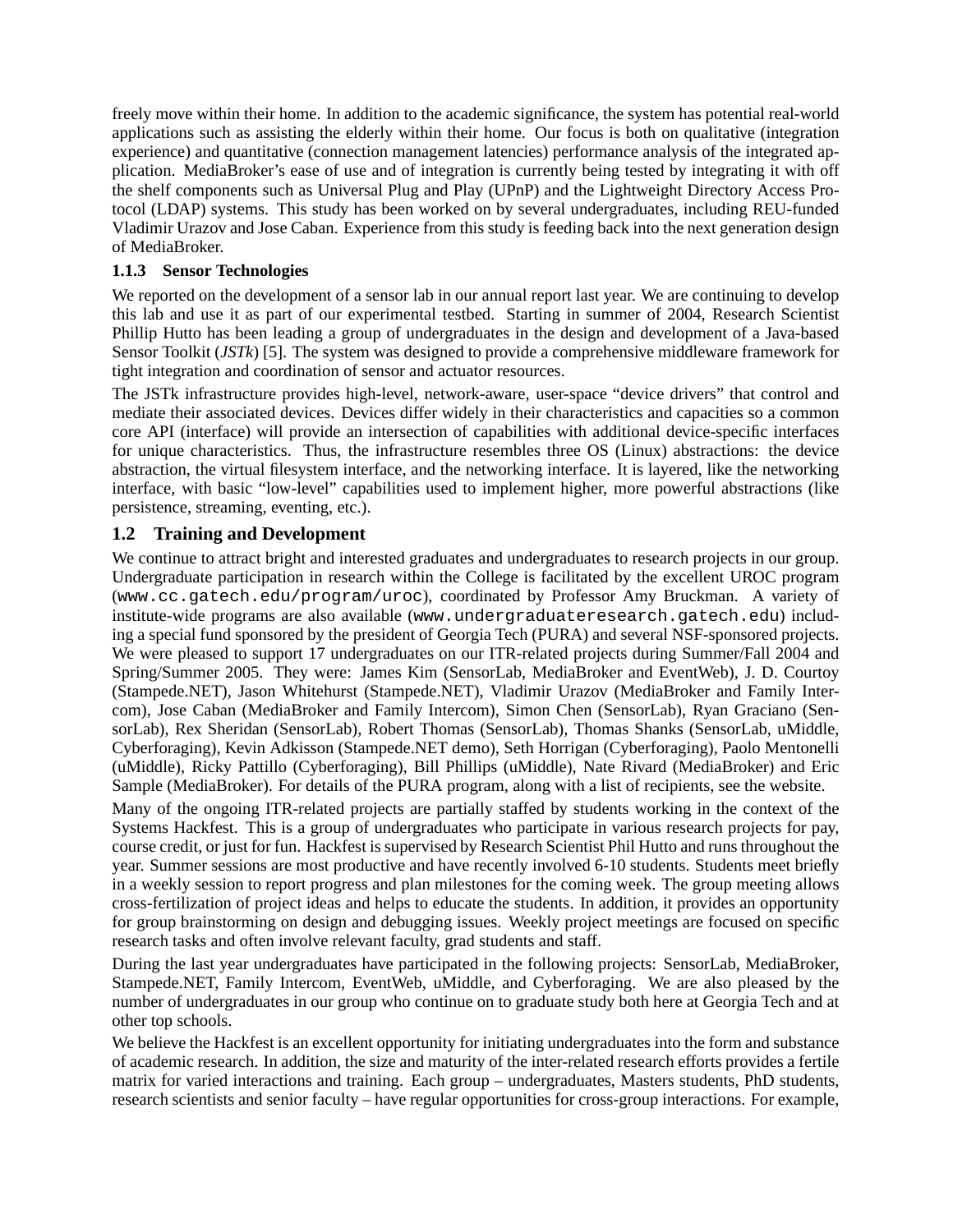undergraduates can look to senior faculty for vision and research goals, to research scientists for design advice, to graduate students for technical assistance and literature questions, and to each other for day to day camaraderie.

#### **1.3 Outreach**

Professor Ramachandran along with Santosh Pande, were instrumental in organizing the second Georgia Tech Symposium on Computing Systems and Networking Technologies, held in February 2005 on the Georgia Tech campus. This two-day event exposed students, particularly graduates, to the processes and forces that influence innovation in the commercial world. Attendees gained insight into how cutting-edge technologies transform from ideas into products, and had the opportunity to meet with technology researchers and innovators. Other Symposium highlights included a panel that examined career paths after graduate school ranging from start-ups to academia. The symposium also provided an opportunity for graduate students to display their work to the invited industry participants via a poster session.

During the summer of 2004 we have established comprehensive websites for all of our related projects and activities including personnel and publications. These websites offer extended abstract-style overviews of each project and discuss work in progress. We believe this effort will contribute to our research group's visibility. We continue to keep the content, especially the publication lists, current on these websites.

Through the auspices of the Center for Experimental Research in Computer Systems (CERCS) we continue to invite and host key individuals from academia and commercial research labs engaged in complementary research. Recent visitors include: Prof. Krithi Ramamritham (IIT Bombay), Kevin Kloker and Phil May (Motorola Labs), Brian Savory (Executive Director, SLR) and Ron Hutchins (CTO, Georgia Tech) in Summer 2004; Hermann Haertig (Technische Universitaet Dresden), Dr. Ajay Mohindra (IBM T. J. Watson), Dr. Roy Ju (Intel Corp.), Kevin Chang (University of Illinois, Urbana-Champaign), Saurabh Bagchi (School of Electrical and Computer Eng., Purdue University), Dr. Gopal Pingali (IBM T. J. Watson), Dr. Joshua Goodman and Dr. Yi Min Wang (Microsoft Research), Dr. Larry Huston (Intel Research Lab, Pittsburgh) and Dr. Manish Parashar (Rutgers University) in Fall 2004; Dr. Nageswara S. V. Rao (Oak Ridge National Laboratory), Prof. Gregory R. Andrews (U. of Arizona, former Division Director, Computer and Network Systems, NSF), Warren Matthews (OIT, Georgia Tech), KC Claffy (CAIDA), Prof. Haesun Park (NSF and Univ. of Minnesota), Prof. Rajeev Barua (UMD, College Park), Dr. Gautam Shroff (VP Technology Program, Tata Consultancy Services), Prof. Elisa Bertino (CERIAS and Purdue University), Prof. Sol Shatz (UI Chicago), Dr. Jeff Z. Pan (School of Computer Science, U. Manchester) and Prof. David August (Department of Computer Science, Princeton University) in Spring 2005; and Jason Nieh (Columbia University); Anthony Young-Garner (Software Engineer, IBM); Mark Weitzel (Architect, IBM Software Group, Autonomic Computing) and Chen Ding (University of Rochester) in Summer 2005.

The annual CERCS NSF/IUCRC Workshop on Experimental Research in Computer Systems was held in October 2004 and gave an opportunity for our group to interact with a distinguished list of advisory board members such as John Chilenski (Boeing), Phil Bernstein (Microsoft), Dean Compton (Delta Technology), Felipe Cabrera (Microsoft), Richard Friedrich (HP Labs), Thomas Zacharia (ORNL), Alan Ganek (IBM), Jaynarayan Lala (Raytheon), Bryant Bigbee (Intel), Daniel Reed (UNC at Chapel Hill), Raj Yavatkar (Intel), Dennis Gannon (Indiana University), Terence Critchlow (Lawrence Livermore National Lab), and Mathai Joseph (TATA Research Development and Design Center).

#### **1.3.1 Technology Transfer**

The Stampede programming systems developed under the auspices of this ITR project is being used as the basis for a dynamic cluster scheduling framework for use in technical applications at the Federal Reserve Bank - Atlanta. Two PhD students, Namgeun Jeong and Hasnain Mandviwala, are working at FRB-Atlanta as year-round interns helping the economists at FRB to run their economic forecasting applications on highperformance clusters using this dynamic scheduling framework.

The Stampede programming model also served as an inspiration for the T-Streams programming model that Dr. Kath Knobe developed at HP Cambridge Research Lab. T-Streams is being used for supporting scientific applications on high performance clusters.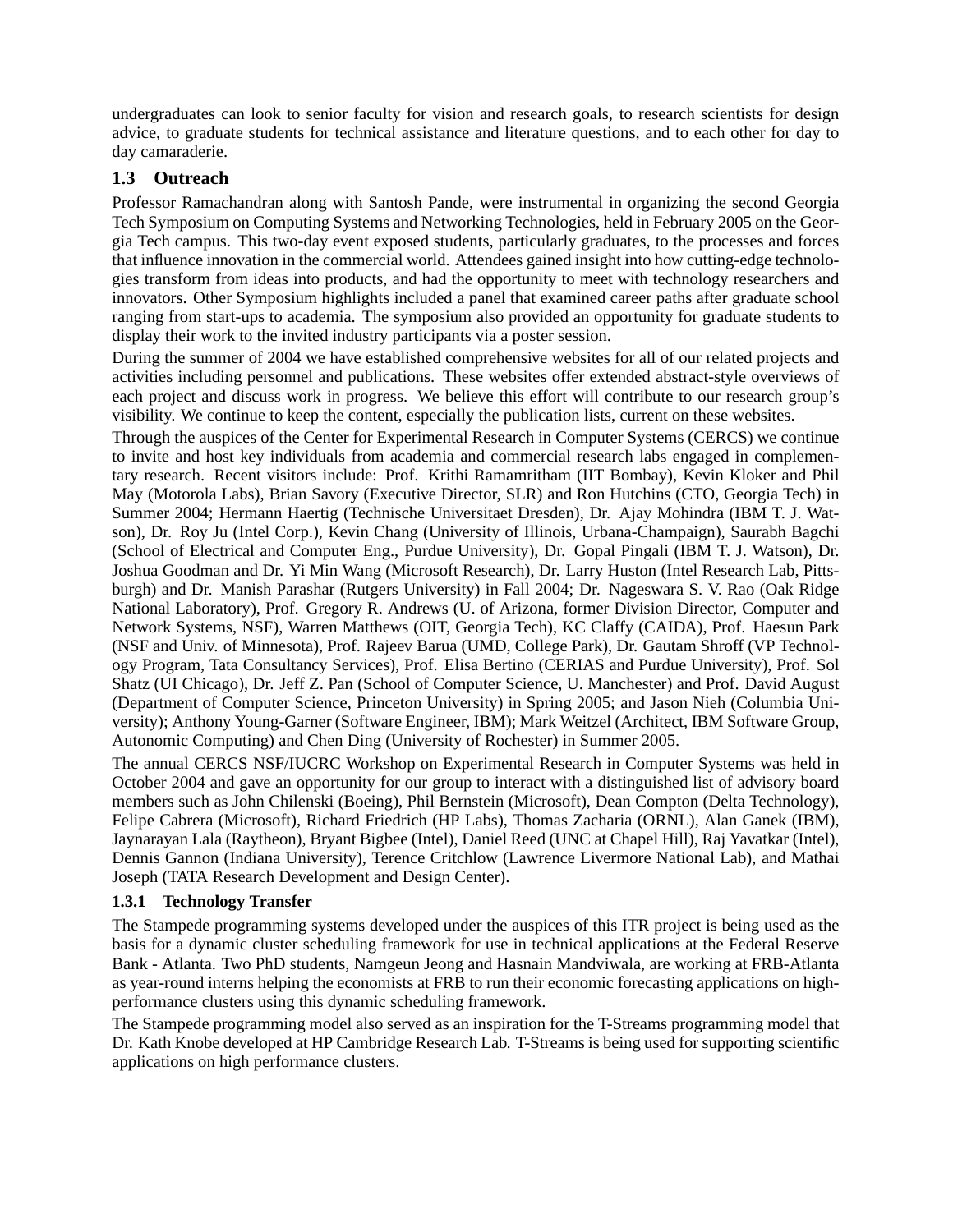#### **1.3.2 Visitors**

The ITR-funded project has attracted visitors who spend extended periods of time working with Professor Ramachandran's research group.

- Professor HeonChang Yu, Korea University, Seoul, S. Korea was a sabbatical visitor from Jan 2004– Jan 2005. He worked on meta-scheduling issues related to grid computing during his stay at Georgia Tech.
- Dr. Jin Nakazawa, Keio University, Japan, is currently visiting the group since Oct 2004. He is interested in pervasive computing and is contributing to developing universal middleware and novel UI combining physical artifacts and digital devices.
- Dr. Kath Knobe, HP Cambridge Research Lab, spends shorts bursts of time with the research group. She made two such visits in Fall 2004 and Spring 2005. She is slated to spend a month this summer working with the research group.

## **2 Publications and Products**

### **2.1 Publications**

See the references at the end of this document for publications that appeared in the period that covers this annual report.

### **2.2 Web Site**

Please visit the project web site at www.cc.gatech.edu/~rama/ubiq-presence/

## **3 Contributions**

The activities we are currently undertaking have resulted in a significant number of publications and software artifacts. These are listed in the references at the end of this report.

#### **3.1 Human Resources**

Roughly 17 graduate students, 19 undergraduate students, 2 research scientists, and 2 visiting faculty members have been associated with this project during the period covered by this annual report.

#### **3.2 Student Placement**

We continue to place student members of our research group in interesting project-related internships, graduate programs and industry jobs.

Undergraduate alumni of this project are now grad students at the following places:

- Ilya Bagrak is currently a graduate student at University of California, Berkeley. He received an honorable mention by the CRA for outstanding undergraduate and received an NSF and DOE graduate fellowship in 2004.
- Ansley Post is a graduate student at Rice University.
- Kirill Mechitov is a graduate student at UIUC.

Several students trained by this projects are sought after for pursuing internships in industries:

- PhD student Xiang Song is spending the Summer and Fall of 2005 working with Dr. Raj Kumar at HP Labs in Palo Alto on grid infrastructure for "appliance computing." This is a continuation of the work he did for that group in Summer/Fall 2004.
- PhD student Rajnish Kumar is interning at NEC labs.
- PhD student Dave Lillethun is interning at Motorola labs.
- PhD students Namgeun Jeong and Hasnain Mandviwala are working as year-round interns (since January 2004) at the Federal Reserve Bank in Atlanta with their cluster computing group. Some of the technologies developed through partial support from the ITR grant such as the Stampede system is being used as a dynamic cluster scheduling framework for running compute intensive applications developed by economists.

Recent alumni of this project include: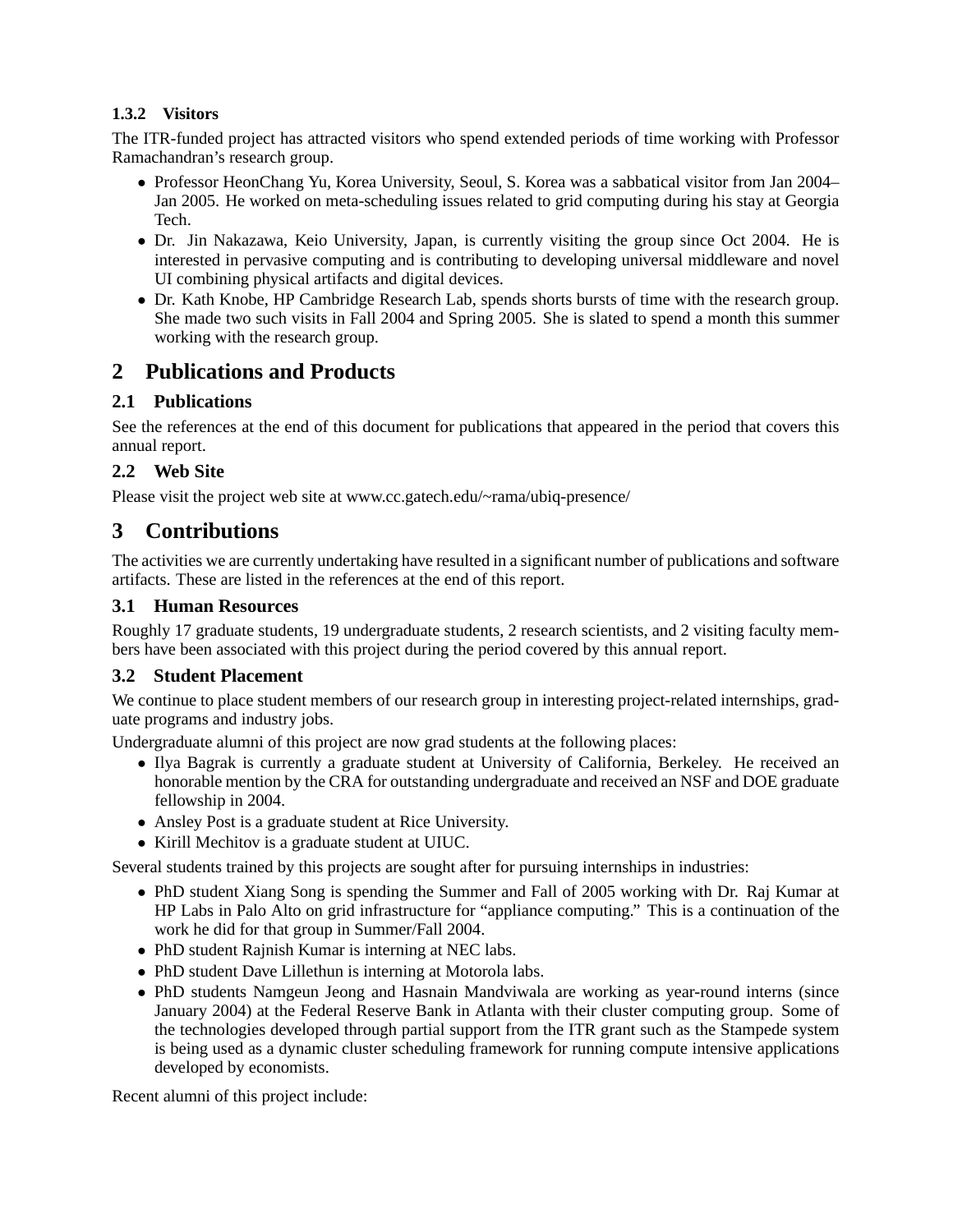- Undergraduate Zachary Crowell is finishing his degree and joining Microsoft (this was enabled by an internship he did in the Summer of 2004);
- Yavor Angelov is pursuing his PhD under Professor Ramachandran while employed at Microsoft.
- Former Master's student Derick Pack has joined a Naval Research laboratory in Charleston, South Carolina.
- Dr. Sameer Adhikari [1] graduated in December 2004 and joined Intel, Portland as a system engineer.
- Dr. Arnab Paul [16] graduated in May 2005 and has joined Dartmouth University as a post-doctoral fellow under Dr. David Kotz.

#### **3.3 Research and Education**

The research artifacts from the project are finding their way into graduate courses and we have significant undergraduate participation in project-related research. We have funded a number of undergraduates through the REU supplement attached to this ITR grant, sponsored a number of independent undergraduate research projects for course credit (CS 4903), and have sponsored three capstone senior design projects (CS 3901) that each result in a poster presentation at the annual Undergraduate Research Symposium. One senior design project related to MediaBroker Federation (James Kim) was completed in Fall 2004, and another SensorLab project (Robert Thomas) was completed in Spring 2005.

SensorLab software was used for a project in a graduate course on Distributed Systems (CS 559) taught by Phillip Hutto at Emory University in Fall 2004.

The ITR project has reinforced the connectedness of hardware and software and the need to train students in system architecture quite early in their undergraduate preparation. With this in mind, Professor Ramachandran embarked on writing a set of course notes [19] for use in the sophomore level course on systems and networks. The course notes were well received by the students.

# **4 Special Requirements**

The total budget for this 5-year proposal is \$1.35M. However, due to fiscal constraints NSF chose to frontload the total budget by awarding \$750,000 in the first year. The second, third, and fourth year increments were \$200,000 each. The understanding with the program manager (Dr. Helen Gill) is that our spending plan for the award will be more balanced over the 5-year period despite the front-loaded nature of the allocation.

### **References**

- [1] Sameer Adhikari. *Programming Idioms for Pervasive Computing*. PhD thesis, College of Computing, Georgia Institute of Technology, December 2004.
- [2] Bikash Agarwalla, Nova Ahmed, David Hilley, and Umakishore Ramachandran. Streamline: A scheduling heuristic for streaming applications on the grid. Technical Report GIT-CERCS-05-14, Georgia Institute of Technology, Atlanta, GA, May 2005.
- [3] Yavor Angelov, Umakishore Ramachandran, Kenneth Mackenzie, James Matthew Rehg, and Irfan Essa. Experiences with optimizing two stream-based applications for cluster execution. *Journal of Parallel and Distributed Systems*, 2005. To Appear.
- [4] Joshua B. Fryman, Hsien-Hsin S. Lee, Luke A. Snyder, Chad M. Huneycutt, and Gabriel H. Loh. Intelligent cache management by exploiting dynamic UTI/MTI behavior. Technical Report GIT-CERCS-05-08, Georgia Institute of Technology, CERCS, 2005. Also submitted to IEEE MICRO 2005.
- [5] Phillip Hutto, Simon Chen, Ryan Graciano, James Kim, Thomas Shanks, Rex Sheridan, Robert Thomas, Matthew Wolenetz, and Umakishore Ramachandran. Sensorlab: A Java sensor toolkit (jstk). *Third IEEE International Conference on Pervasive Computing and Communications (PerCom'05)*, March 2005. Under submission.
- [6] Rajnish Kumar, Arnab Paul, and Umakishore Ramachandran. On improving broadcast reliability of sensor networks using erasure codes. Under submission to IEEE International Conference on Network Protocols (ICNP 05).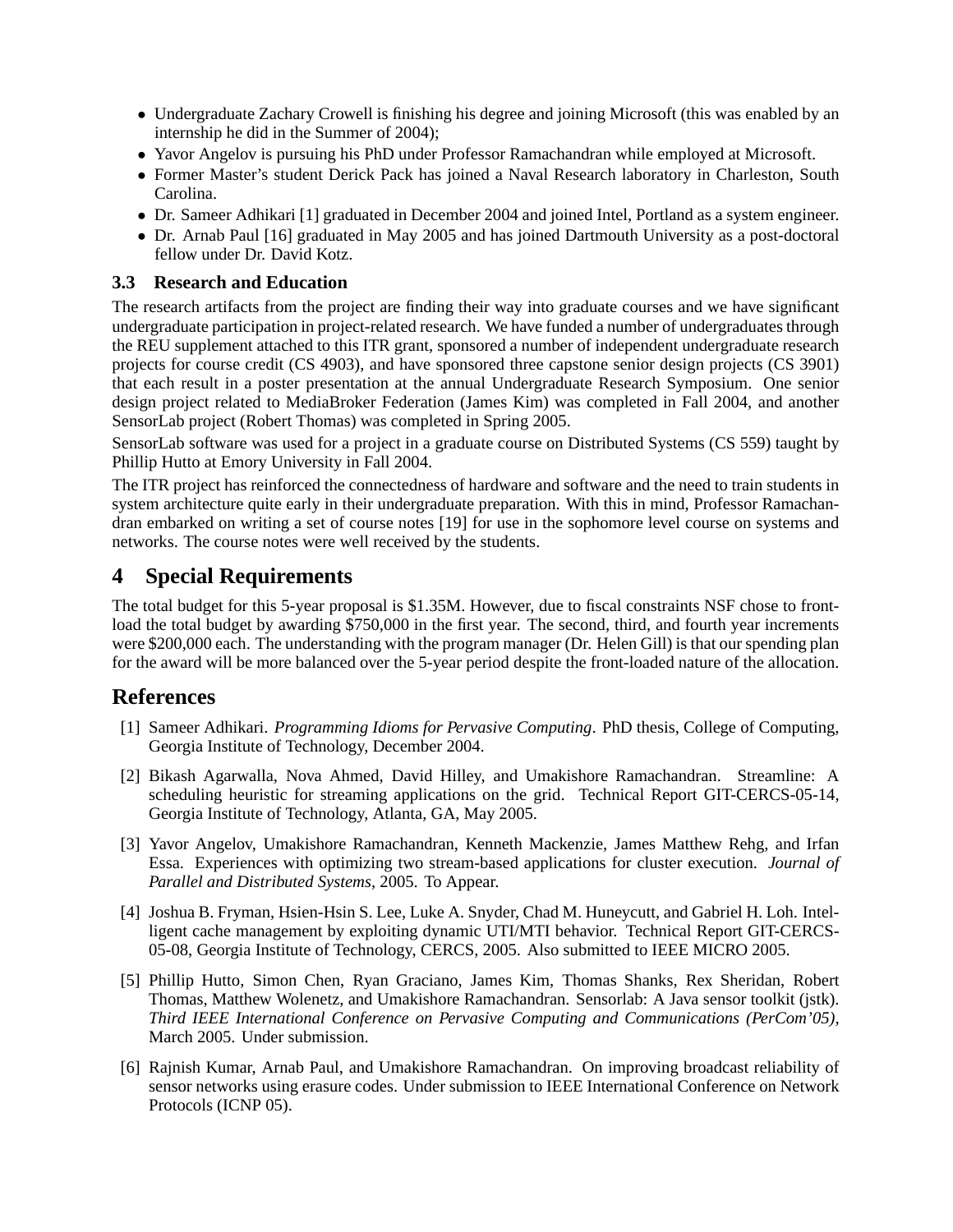- [7] Rajnish Kumar, Arnab Paul, and Umakishore Ramachandran. Fountain broadcast for wireless sensor networks. Technical Report GIT-CERCS-05-02, Georgia Institute of Technology, CERCS, Atlanta, GA, February 2005.
- [8] Rajnish Kumar, Arnab Paul, and Umakishore Ramachandran. Fountain broadcast for wireless sensor networks. In *Proceedings of the Second International Workshop on Networked Sensing Systems (INSS 2005)*, San Diego, CA, June 2005. To appear.
- [9] Rajnish Kumar, Matthew Wolenetz, Brian Cooper, Bikash Agarwalla, JunSuk Shin, Phillip Hutto, Arnab Paul, and Umakishore Ramachandran. Dynamic data fusion for future sensor networks. *IEEE Transactions on Sensor Networks*, 2004. Expanded version of the DFuse paper that appeared in the First ACM Sensys Conference. Under submission.
- [10] Hasnain Mandviwala, Nissim Harel, Umakishore Ramachandran, and Kath Knobe. Adaptive resource utilization via feedback control for streaming applications. In *Proceedings of the 19th International Parallel and Distributed Processing Symposium*, Denver, CO, April 2005.
- [11] Hasnain A. Mandviwala, Nissim Harel, Kathleen Knobe, and Umakishore Ramachandran. Distributed garbage collection for timestamped data. *IEEE Transactions on Parallel and Distributed Systems*, 2005. Expanded version of three papers that appeared in earlier conferences, *PODC 2000*, *ICPP 2002* and *LCPC 2002*, under submission.
- [12] Martin Modahl, Ilya Bagrak, , Matthew Wolenetz, Ramesh Jain, and Umakishore Ramachandran. An architecture for eventweb. In *Proceedings of the 10th IEEE International Workshop on Future Trends in Distributed Computing Systems (FTDCS'04)*, pages 95–101, May 2004.
- [13] Martin Modahl, Matthew Wolenetz, Phillip Hutto, and Umakishore Ramachandran. Mediabroker: An architecture for pervasive computing. In *Proceedings of the Second IEEE International Conference on Pervasive Computing and Communications (PerCom'04)*, pages 253–262, March 2004.
- [14] Jin Nakazawa, Hideyuki Tokuda, W. Keith Edwards, and Umakishore Ramachandran. G2ui: A geographical user interface for multimedia exploration using diverse off-the-shelf devices. 2005. Under submission to ACM Multimedia.
- [15] Ripal Nathuji, Joshua B. Fryman, and Karsten Schwan. Dynamic voltage and frequency scaling in real-time pervasive computing environments: A systems-level perspective. 2005. Under submission to RTSS 2005.
- [16] Arnab Paul. *Application of Error Correcting Codes to Distributed Pervasive Computing*. PhD thesis, College of Computing, Georgia Institute of Technology, December 2004.
- [17] Arnab Paul, Rajnish Kumar, and Umakishore Ramachandran. LAWN: A lightweight authentication protocol for wireless networks. In *Proceedings of the 4th IEEE International Conference on Network Computing Applications (NCA 05)*, July 2005. To appear.
- [18] Arnab Paul and Umakishore Ramachandran. Computation-communication trade-off for power and bandwidth saving for remote authentication over wireless networks. Technical Report GIT-CERCS-04-01, CERCS, Georgia Tech, January 2004.
- [19] Umakishore Ramachandran and Bill Leahy. Course notes for CS 2200 introduction to systems and networks, 2005. Draft of textbook for CS 2200, URL: http://swiki.cc.gatech.edu:8080/cs2200/1.
- [20] Umakishore Ramachandran, Martin Modahl, Ilya Bagrak, Matthew Wolenetz, David Lillethun, Bin Liu, James Kim, Phillip Hutto, and Ramesh Jain. MediaBroker: a pervasive computing infrastructure for adaptive transformation and sharing of stream data. *Elsevier Journal on Pervasive and Mobile Computing, special issue*, (2), 2005. To appear.